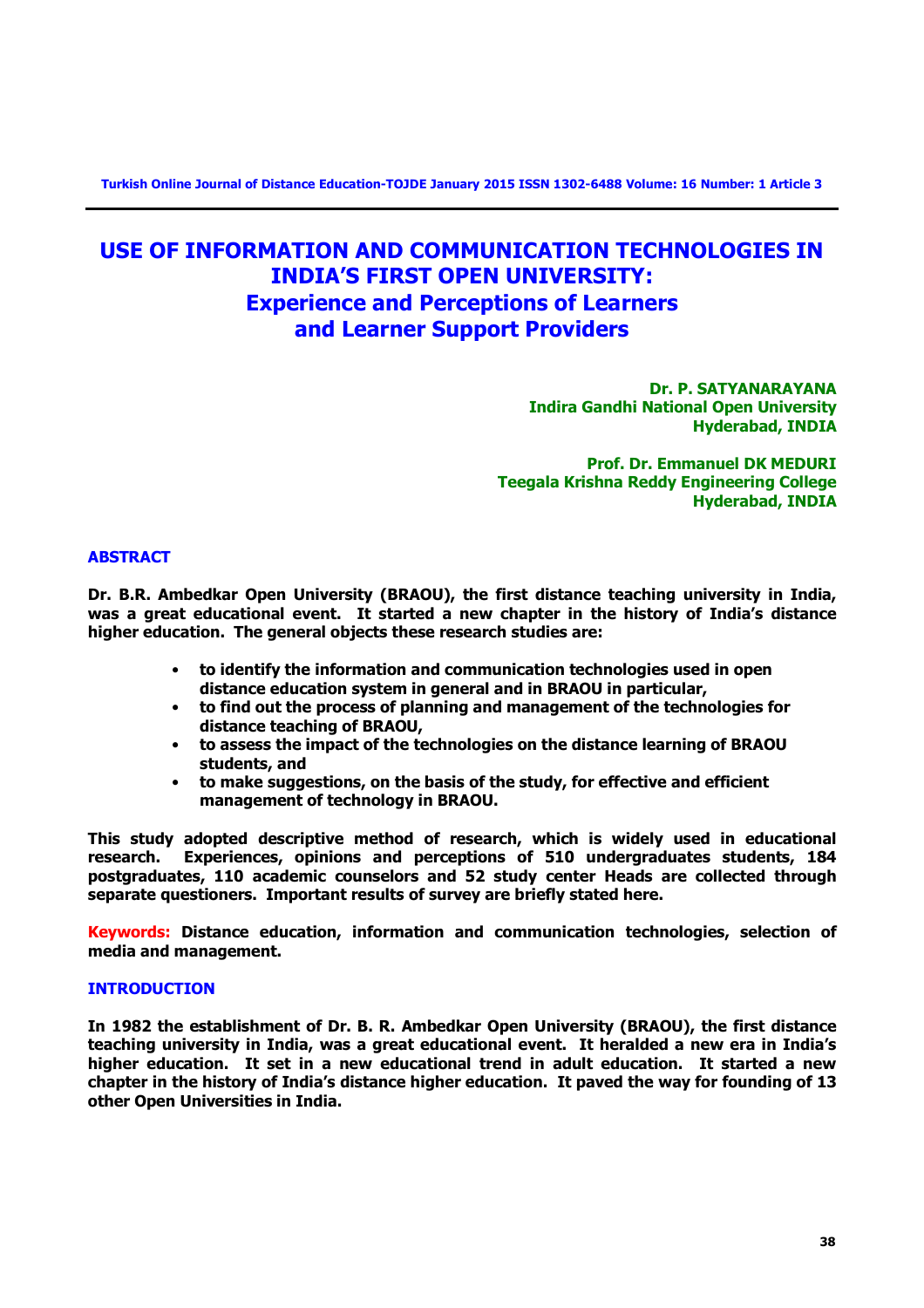**The Expert Committee on the Establishment of BRAOU strongly suggested the use of multimedia for instructional purpose. The Expert Committee recommended TV and Radio broadcasts as well as audio-video programmes to be used as an integral part of the instruction 'to enrich support, illuminate demonstrate or otherwise strengthen the learning experiences of courses'. Following the Expert Committee Report, the University designed and evolved a multimedia instructional system comprising:**

- **Course units – these are specially structured course books which from the core of the teaching material.**
- **TV, Radio and Teleconferencing programmes – these are normally relatively less important supplement to the course units, although they form part of the university's teaching.**
- **Programmes on audio tapes – these are either broadcast on AIR or independently produced for presentation at study centers.**
- **Programmes on video tapes – these are specially developed for presentation at the study centers for students, academic counselors and coordinators.**
- **Face-to-face tutorial sessions at study centers.**
- **Counseling services to students by the coordinators, academic counselors and the academic heads of host institutions of study centers.**
- **Course assignments as an instrument of teaching and continuous assessment.**
- **Summer and winter schools and intensive tutorial programmes.**
- **Project works.**
- **Practical experiences for science courses at select study centers and Headquarters**
- **Term end examinations**

**BRAOU is fortunate to get time on AIR for broadcasting its programmes almost from the beginning of the offer of academic programmes on four days a week (Monday, Wednesday, Thursday and Friday), six 30 minutes slots (7:15-7:45 Hours and 22:30-23:00 Hours) on Hyderabad – "B" station with short-wave support for Statewide coverage. All the programmes broadcasted on radio are also put on audio tapes and are made available at the Study Centers for the benefit of students and counsellors. Those who miss radio broadcasts would go to the Study Centers and hear the programmes.** 

**Besides the broadcasting programmes, a number of additional audio programmes are also produced on cassettes and are made available at the Study Centers. The University could not get any slot on Doordarshan for many years. Without waiting for the time for telecasts, the University produced video programmes and their tapes are made available at all Study Centers for the benefit of students and academic counsellors. Telecasts began in 1999 from Monday to Friday between 5:30 a.m., and 6:00 a.m., through public television (Doordarshan).** 

**Later, telecasts began on 'Mana TV' (State specific Educational Network) from Monday to Friday between 8:30 a.m., and 9:30 a.m., with repetition between 4:30 p.m., and 5:30 p.m. Teleconferencing also began on Sundays between 2:00 p.m., and 3:00 p.m., on Doordarshan also later on 'Mana TV'.** 

**BRAOU established its Audi-Visual Production and Research Centre (AVPRC) in 1986 as part of the Material Production Directorate. The Centre became a separate unit headed by a Director in 1993, with the following major objectives:**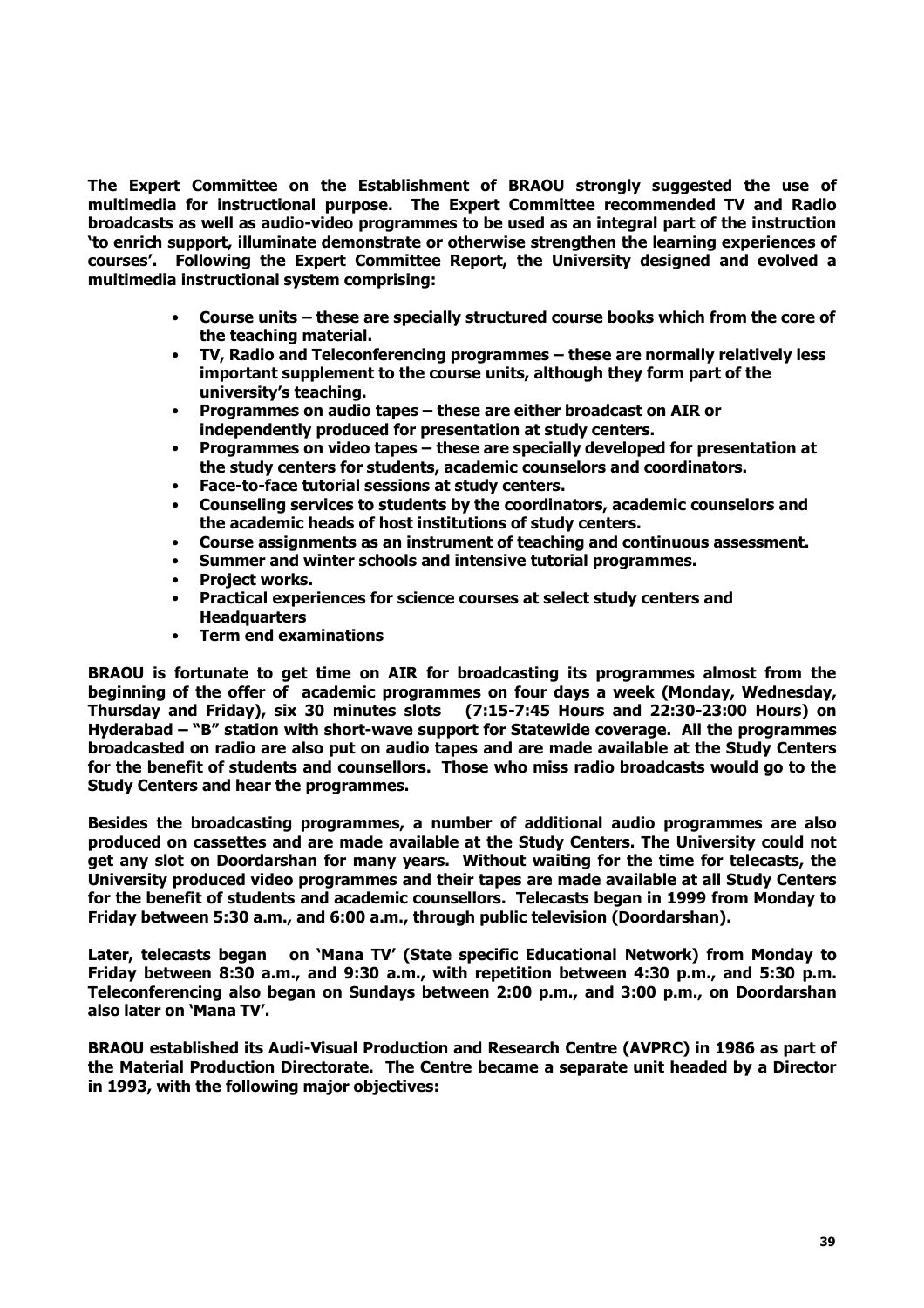- **to produce audio and video educational programmes.**
- **to organize transmission of educational programmes over radio and television.**
- **to conduct training and academic programmes in communication.**
- **to undertake research in the field of educational technology as applied to distance education.**

| Academic<br>Year          |     | <b>Arts</b>              |                |                           | <b>Social</b><br><b>Sciences</b> |                |     | <b>Science</b> |                                |     | <b>Commerce</b>         |                |    | General                 |                |      | <b>Total</b>             |             |
|---------------------------|-----|--------------------------|----------------|---------------------------|----------------------------------|----------------|-----|----------------|--------------------------------|-----|-------------------------|----------------|----|-------------------------|----------------|------|--------------------------|-------------|
|                           | R.  | A                        | $\mathbf v$    | R                         | $\mathbf{A}$                     | $\mathbf v$    | R.  | A              | $\mathbf v$                    | R.  | $\overline{\mathbf{A}}$ | V              | R  | $\overline{\mathbf{A}}$ | $\mathbf v$    | R    | A                        | $\mathbf v$ |
| 1983-84                   | 61  | $\blacksquare$           | 03             | 32                        | -                                | ۰              | 34  | $\blacksquare$ | $\blacksquare$                 | Ξ.  | ۰                       | ۰              | -  | ٠                       | -              | 127  |                          | 03          |
| 1984-85                   | 53  | -                        | 07             | 85                        | 14                               | 11             | 58  | 08             | 03                             | 32  | $\blacksquare$          | 03             | Ξ. | $\blacksquare$          |                | 228  | 22                       | 24          |
| 1985-86                   | 99  | 11                       | 03             | 72                        | 03                               | 20             | 119 | 06             | 09                             | 72  | 04                      | 04             | 06 | $\blacksquare$          |                | 368  | 24                       | 36          |
| 1986-87                   | 54  | 27                       | 04             | 36                        | 15                               | 09             | 63  | 08             | 06                             | 68  | 04                      | 05             | Ξ. | ۰                       |                | 221  | 54                       | 24          |
| 1987-88                   | 33  | 17                       | 04             | 46                        | 23                               | 01             | 26  | 09             | 03                             | 24  | 06                      | 03             |    | ٠                       |                | 129  | 55                       | 11          |
| 1988-89                   | 09  | 13                       | 04             | 18                        | 15                               | 04             | 17  | 02             | Ξ.                             | 09  | 13                      | 01             | 06 | $\blacksquare$          |                | 59   | 43                       | 09          |
| 1989-90                   | ٠   | 06                       | 02             | 20                        | 07                               | 02             | 09  | 01             | -                              | 03  | 08                      | 02             | ۰  | -                       | 02             | 32   | 22                       | 08          |
| 1990-91                   | 09  | 04                       | $\blacksquare$ | 14                        | 01                               | 03             | 02  | ۰              | ٠                              | 04  | 03                      | ۰              | ۰  | Ξ.                      | 04             | 29   | 08                       | 07          |
| 1991-92                   | 10  | 04                       | Ξ.             | 06                        | -                                | 03             | ۰   | $\blacksquare$ | 01                             |     | ۰                       | ۰              | 06 | $\blacksquare$          | 06             | 22   | 04                       | 10          |
| 1992-93                   | 10  | ۰                        | $\blacksquare$ | ۰                         | ۰                                | 07             | 01  | $\blacksquare$ | 02                             | 01  | $\blacksquare$          | ۰              | 13 | $\blacksquare$          | 09             | 25   | ۰                        | 18          |
| 1993-94                   | 08  | ۰                        | 05             | 46                        | $\overline{\phantom{0}}$         | 07             | 38  | ۰              | 12                             | 52  | $\blacksquare$          | $\blacksquare$ | ۰  | $\blacksquare$          | 18             | 144  | ٠                        | 42          |
| 1994-95                   | ٠   | Ξ.                       | ۰              | 04                        | ٠                                |                | 05  | Ξ.             | $\blacksquare$                 | 09  | ٠                       | ÷              | ۰  | Ξ.                      | Ξ.             | 18   | ۰                        | ۰           |
| 1995-96                   | 03  | $\blacksquare$           | ۰              | 03                        | 01                               | $\blacksquare$ | 04  | $\blacksquare$ | ۰                              | 02  | 01                      | $\blacksquare$ | ۰  | Ξ.                      | $\blacksquare$ | 12   | 02<br>$\blacksquare$     |             |
| 1996-97                   | 14  | -                        | ۰              | 15                        | 07                               | -              | 21  |                | Ξ.                             | 16  | $\blacksquare$          | ۰              | ۰  |                         |                | 66   | 07                       |             |
| 1997-98                   | 03  | $\blacksquare$           | 07             | 54                        | 01                               | 06             | 08  | ۰              | 03                             | 06  | $\overline{a}$          | $\blacksquare$ | ۰  | Ξ.                      | 03             | 71   | 01                       | 19          |
| 1998-99                   | 04  | 01                       | $\blacksquare$ | 34                        | 01                               | -              | 05  | $\blacksquare$ | ۰                              | 08  | $\blacksquare$          | ۰              | ۰  | ۰                       | ۰              | 51   | 02                       | Ē,          |
| 1999-00                   | 06  | Ξ.                       | 20             | 09                        | ۰                                | 34             | 02  | ۰              | 32                             |     | ۰                       | 11             | Ξ. | ۰                       | 03             | 17   |                          | 100         |
| 2000-01                   | 20  | $\blacksquare$           | 01             |                           | ۰                                | 02             | 09  | ۰              | 05                             | ۰   | ۰                       | 04             | ۰  | ۰                       | ۰              | 29   | $\overline{\phantom{0}}$ | 12          |
| 2001-02                   | 09  | $\overline{\phantom{0}}$ | 09             | 21                        | ۰                                | 24             | 09  |                | 16                             | 11  | ۰                       | 16             | Ξ. | ۰                       | 07             | 50   | ۰                        | 72          |
| 2002-03                   | 09  | ٠                        | 20             | 45                        | ٠                                | 34             | 12  | -              | 27                             | 22  | $\blacksquare$          | 29             | 19 | $\overline{a}$          | 01             | 107  | ٠                        | 111         |
| 2003-04                   | 15  | $\blacksquare$           | 22             | 29                        | -                                | 15             | 09  | -              | 12                             | 07  | ۰                       | 10             | 01 | $\blacksquare$          | 02             | 61   | ۰                        | 61          |
| 2004-05                   | 27  | $\blacksquare$           | 17             | 31                        | $\blacksquare$                   | 24             | 16  | -              | 29                             | 19  | ۰                       | 17             |    |                         | 01             | 93   | ۰                        | 88          |
| 2005-06                   | 05  | Ξ.                       | 33             | 32                        | ۰                                | 46             | 18  | ۰              | 29                             | 03  | ۰                       | 34             | ۰  | ۰                       | 06             | 58   | ٠                        | 148         |
| 2006-07                   | 10  | ۰                        | 16             | 17                        | -                                | 33             | 10  | -              | 08                             | 08  | ۰                       | 22             |    | ۰                       |                | 45   | ۰                        | 79          |
| <b>Total</b>              | 471 | 83                       | 177            | 669                       | 88                               | 285            | 495 | 34             | 197                            | 376 | 39                      | 160            | 51 |                         | 62             | 2062 | 244                      | 881         |
| <b>R</b> - Radio Lessons: |     |                          |                | <b>A - Audio Lessons:</b> |                                  |                |     |                | $\overline{V}$ - Video Lessons |     |                         |                |    |                         |                |      |                          |             |

### **Programme-Wise and Year-Wise Production of Radio, Audio and Video Lessons Produced by AVPRC**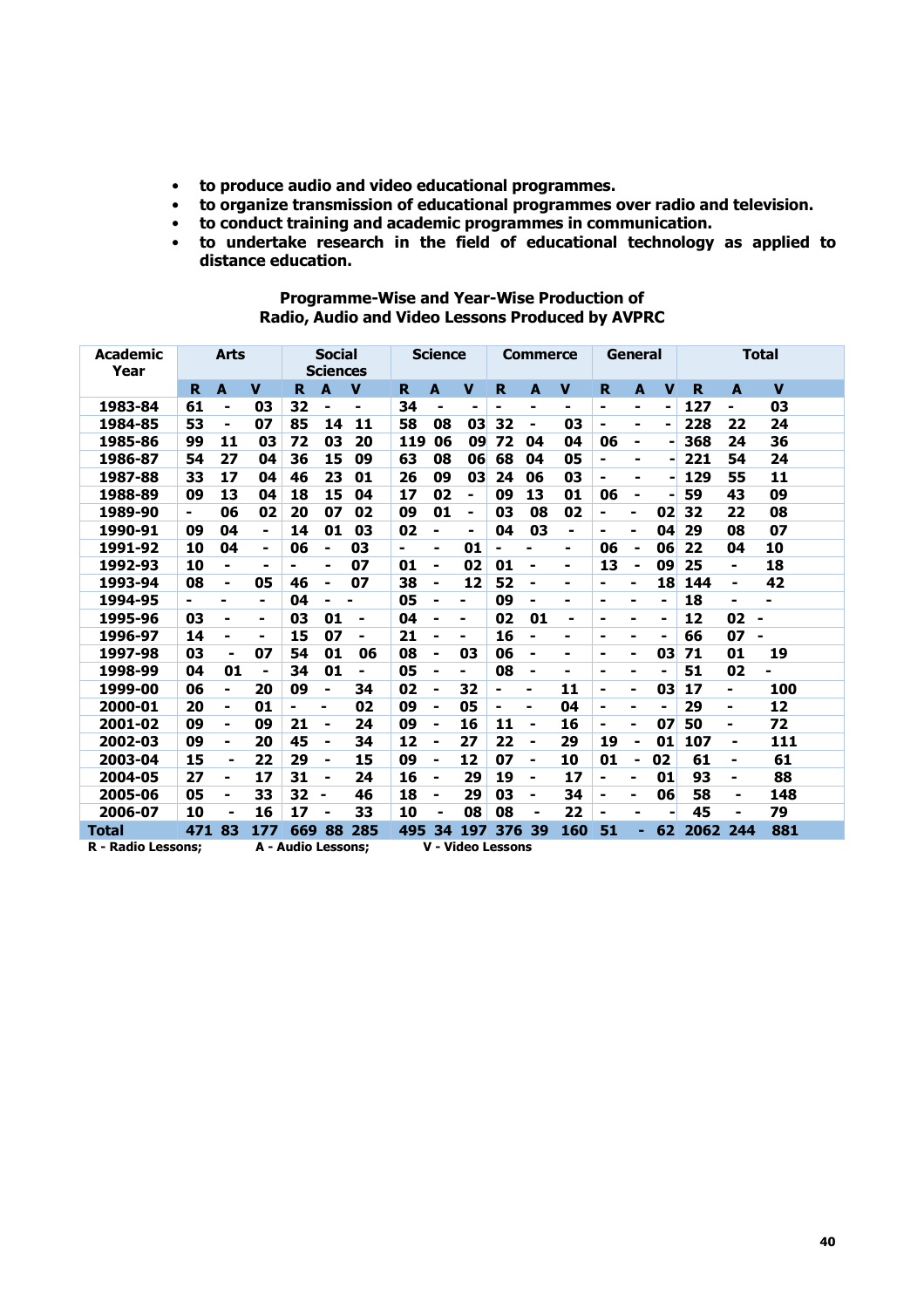|                         | 1999                                               | 2000                    | 2001                    | 2002                    | 2003                    | 2004                    | 2005                    | 2006                    | 2007                    | <b>Total</b>            |                         |
|-------------------------|----------------------------------------------------|-------------------------|-------------------------|-------------------------|-------------------------|-------------------------|-------------------------|-------------------------|-------------------------|-------------------------|-------------------------|
| $\blacktriangle$        | <b>Faculty of Arts</b>                             |                         |                         |                         |                         |                         |                         |                         |                         |                         |                         |
| 1                       | English (FC)                                       | $\mathbf{1}$            | 1                       | 6                       | $\mathbf 0$             | 6                       | 1                       | 1                       | $\mathbf 0$             | $\mathbf 0$             | 16                      |
| $\overline{\mathbf{2}}$ | English (UG)                                       | $\overline{\mathbf{1}}$ | $\overline{2}$          | $\overline{\mathbf{3}}$ | $\mathbf 0$             | $\overline{\mathbf{1}}$ | $\overline{\mathbf{3}}$ | $\overline{2}$          | $\mathbf 0$             | $\overline{\mathbf{3}}$ | 15                      |
| 3                       | English (PG)                                       | $\mathbf 0$             | $\mathbf 0$             | $\mathbf 0$             | $\mathbf 0$             | $\mathbf 0$             | $\overline{\mathbf{2}}$ | $\overline{\mathbf{4}}$ | 4                       | 3                       | 13                      |
| 4                       | <b>Telugu (FC)</b>                                 | $\overline{\mathbf{0}}$ | $\overline{\mathbf{3}}$ | $\overline{\mathbf{2}}$ | $\pmb{0}$               | $\pmb{0}$               | $\overline{\mathbf{0}}$ | $\pmb{0}$               | $\overline{\mathbf{2}}$ | $\mathbf 0$             | $\overline{\mathbf{z}}$ |
| 5                       | <b>Telugu</b>                                      | $\overline{\mathbf{1}}$ | 5                       | $\overline{\mathbf{2}}$ | $\mathbf{1}$            | $\overline{\mathbf{3}}$ | 8                       | 5                       | 5                       | $\mathbf{1}$            | 31                      |
| 6                       | Hindi (FC)                                         | $\mathbf 0$             | 3                       | $\mathbf 0$             | $\mathbf{1}$            | $\overline{\mathbf{2}}$ | $\mathbf 0$             | $\mathbf{1}$            | $\overline{\mathbf{2}}$ | 1                       | 10                      |
| 7                       | <b>Hindi</b>                                       | $\mathbf{1}$            | 3                       | $\mathbf 0$             | $\mathbf{1}$            | $\pmb{0}$               | 6                       | 5                       | 5                       | $\mathbf 0$             | 21                      |
| 8                       | Urdu (FC)                                          | $\overline{\mathbf{1}}$ | $\mathbf{1}$            | $\overline{\mathbf{4}}$ | 3                       | $\mathbf{1}$            | $\overline{\mathbf{2}}$ | 1                       | $\overline{\mathbf{2}}$ | $\mathbf 0$             | 15                      |
| 9                       | <b>Urdu</b>                                        | $\overline{\mathbf{1}}$ | $\overline{\mathbf{3}}$ | $\overline{\mathbf{3}}$ | $\overline{\mathbf{4}}$ | $\overline{\mathbf{1}}$ | $\overline{\mathbf{3}}$ | $\overline{\mathbf{3}}$ | 5                       | $\overline{\mathbf{2}}$ | 25                      |
| 10                      | <b>Media Writing</b><br>in.<br><b>Teulgu (PGD)</b> | $\overline{\mathbf{2}}$ | $\mathbf 0$             | $\mathbf 0$             | 5                       | $\mathbf 0$             | $\overline{\mathbf{2}}$ | $\overline{\mathbf{2}}$ | 3                       | $\mathbf 0$             | 14                      |
| <b>Total</b>            | 8                                                  | 21                      | 20                      | 15                      | 14                      | 27                      | 24                      | 28                      | 10                      | 167                     |                         |
| B                       | <b>Faculty of</b><br><b>Commerce</b>               |                         |                         |                         |                         |                         |                         |                         |                         |                         |                         |
| 1                       | <b>Commerce</b>                                    | $\overline{\mathbf{2}}$ | 12                      | 13                      | 1                       | 3                       | 8                       | 13                      | 12                      | 3                       | 67                      |
| $\overline{2}$          | <b>Management</b>                                  | $\overline{\mathbf{2}}$ | 9                       | 23                      | 13                      | 8                       | 4                       | 10                      | 22                      | $\overline{\mathbf{3}}$ | 94                      |
| <b>Total</b>            | 4                                                  | 21                      | 36                      | 14                      | 11                      | 12                      | 23                      | 34                      | 6                       | 161                     |                         |
| $\mathbf c$             | <b>Faculty of</b><br><b>Science</b>                |                         |                         |                         |                         |                         |                         |                         |                         |                         |                         |
| 1                       | <b>Science &amp;</b><br><b>Technology</b><br>(FC)  | 1                       | 3                       | $\overline{\mathbf{2}}$ | $\overline{\mathbf{2}}$ | 3                       | $\mathbf 0$             | $\overline{\mathbf{2}}$ | 5                       | $\mathbf 0$             | 18                      |
| $\mathbf{2}$            | <b>Chemistry</b>                                   | 3                       | 5                       | 4                       | 5                       | $\mathbf{2}$            | $\mathbf 0$             | 5                       | 3                       | $\mathbf 0$             | 27                      |
| 3                       | <b>Chemistry</b><br>(DS)                           |                         |                         |                         |                         |                         | 4                       | $\overline{\mathbf{2}}$ | 1                       | $\mathbf 0$             | $\overline{\mathbf{z}}$ |
| 4                       | <b>Physics</b>                                     | $\overline{\mathbf{2}}$ | 3                       | 1                       | 4                       | 3                       | $6\overline{6}$         | $\overline{\mathbf{3}}$ | $\overline{\mathbf{3}}$ | 1                       | 26                      |
| 5                       | <b>Botany</b>                                      | 4                       | $\mathbf{1}$            | 3                       | $\mathbf{2}$            | $\mathbf 0$             | 3                       | 3                       | 3                       | $\mathbf 0$             | 19                      |
| 6                       | <b>Zoology</b>                                     | 3                       | 5                       | 4                       | 3                       | $\mathbf{1}$            | 3                       | 5                       | $\mathbf{1}$            | $\mathbf 0$             | 25                      |
| 7                       | <b>Mathematics</b><br>(UG)                         | $\mathbf{2}$            | 1                       | $\mathbf{1}$            | 1                       | $\mathbf{1}$            | $\mathbf{1}$            | 4                       | $\overline{\mathbf{2}}$ | 1                       | 14                      |
| 8                       | <b>Mathematics</b><br>(PG)                         | $\mathbf{1}$            | 6                       | $\overline{\mathbf{2}}$ | 1                       | $\mathbf{0}$            | 3                       | 5                       | 1                       | $\mathbf{0}$            | 19                      |
| 9                       | <b>Geology</b>                                     | $\mathbf{1}$            | 3                       | $\overline{\mathbf{2}}$ | $\mathbf{1}$            | $\mathbf{2}$            | 3                       | $\overline{\mathbf{2}}$ | 1                       | $\mathbf{1}$            | 16                      |
| <b>Total</b>            | 17                                                 | 27                      | 19                      | 19                      | $\overline{12}$         | 23                      | 31                      | 20                      | $\overline{\mathbf{3}}$ | 171                     |                         |
| D                       | <b>Faculty of</b><br><b>Social Science</b>         |                         |                         |                         |                         |                         |                         |                         |                         |                         |                         |
| 1                       | <b>Social Science</b><br>(FC)                      | $\pmb{0}$               | 1                       | $\mathbf{1}$            | $\mathbf 0$             | 5                       | $\mathbf 0$             | $\mathbf{1}$            | $\overline{\mathbf{2}}$ | $\mathbf{1}$            | 11                      |
| $\overline{2}$          | <b>Economics</b><br>(UG)                           | $\mathbf{1}$            | 3                       | 3                       | 4                       | $\overline{2}$          | 3                       | $\mathbf{1}$            | $\mathbf{1}$            | $\mathbf{3}$            | 21                      |
| 3                       | <b>Economics</b><br>(PG)                           | $\mathbf 0$             | $\mathbf{1}$            | $\mathbf{1}$            | $\mathbf 0$             | $\overline{2}$          | $\mathbf{2}$            | $\overline{2}$          | 5                       | $\mathbf{3}$            | 16                      |
| 4                       | <b>History (UG)</b>                                | $\mathbf{1}$            | $\mathbf 2$             | 1                       | $\overline{\mathbf{2}}$ | $\mathbf 0$             | $\mathbf{2}$            | 3                       | $\overline{\mathbf{4}}$ | $\mathbf{2}$            | 17                      |
| 5                       | <b>History (PG)</b>                                | 1                       | 3                       | 1                       | 1                       | 0                       | $\overline{2}$          | 3                       | 4                       | $\overline{2}$          | 17                      |
| 6                       | <b>Political</b><br><b>Science (UG)</b>            | $\overline{\mathbf{2}}$ | 5                       | 3                       | $\mathbf 0$             | 3                       | $\mathbf{1}$            | 3                       | 4                       | 3                       | 24                      |
| $\overline{\mathbf{z}}$ | <b>Political</b><br><b>Science (PG)</b>            | $\mathbf 0$             | $\mathbf{1}$            | $\overline{2}$          | $\mathbf 0$             | $\mathbf{1}$            | $\mathbf{1}$            | $\overline{2}$          | 4                       | $\overline{\mathbf{2}}$ | 13                      |

# **Production of Tele Lessons from 1999 to December 2007 by AVPRC**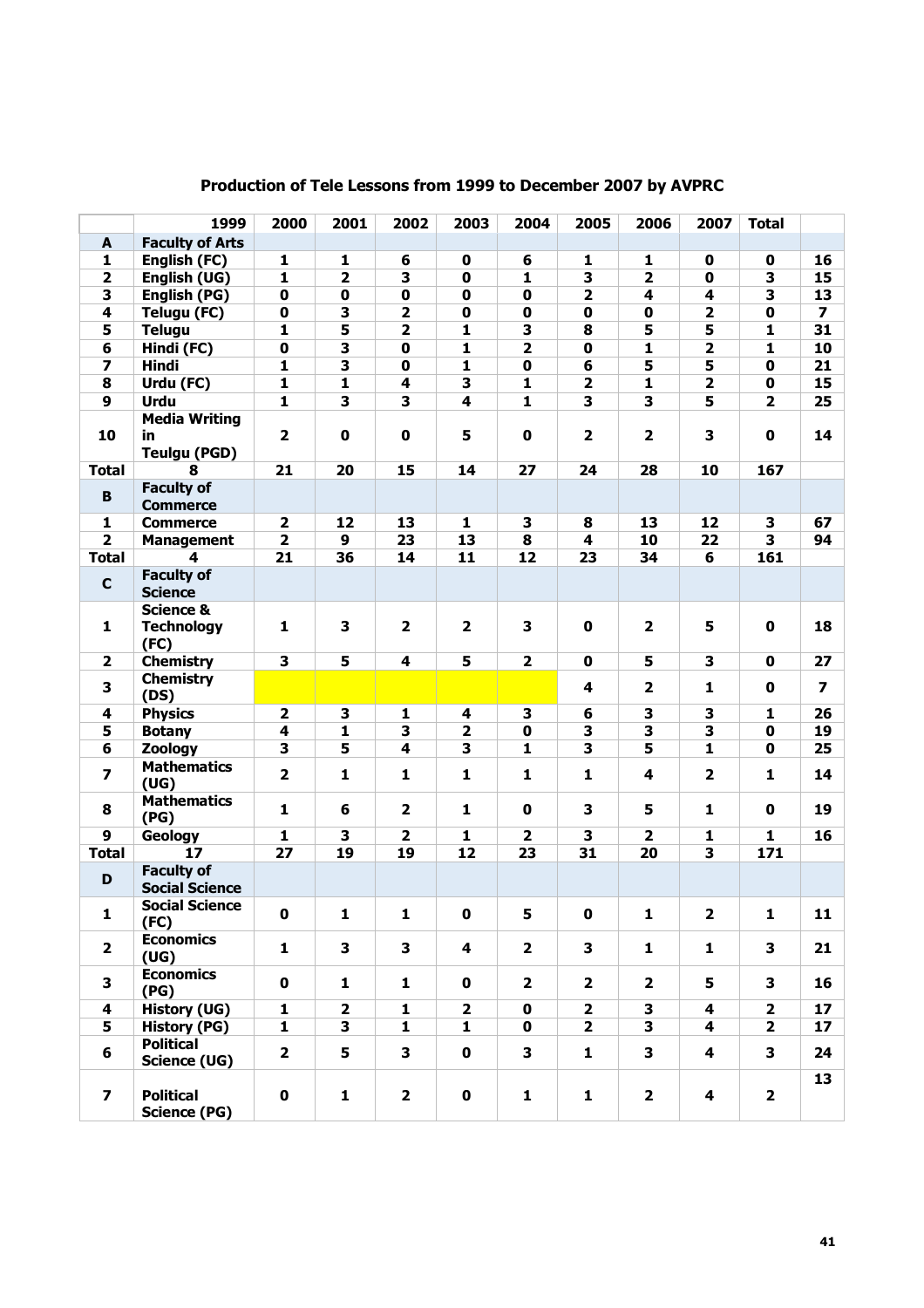|                              | 1999                                           | 2000           | 2001                    | 2002                     | 2003                    | 2004                    | 2005                    | 2006                    | 2007                    | <b>Total</b>            |    |
|------------------------------|------------------------------------------------|----------------|-------------------------|--------------------------|-------------------------|-------------------------|-------------------------|-------------------------|-------------------------|-------------------------|----|
| 8                            | <b>Public</b><br><b>Administration</b><br>(UG) | $\overline{2}$ | 5                       | $\overline{\mathbf{2}}$  | $\overline{\mathbf{2}}$ | $\overline{\mathbf{2}}$ | $\overline{\mathbf{2}}$ | $\mathbf{3}$            | 3                       | $\mathbf{2}$            | 23 |
| 9                            | <b>Public</b><br><b>Administration</b><br>(PG) | $\mathbf{1}$   | 4                       | $\overline{2}$           | $\overline{\mathbf{2}}$ | 3                       | $\mathbf{1}$            | $\overline{\mathbf{2}}$ | 3                       | $\overline{2}$          | 20 |
| 10                           | <b>Sociology</b><br>(UG)                       | $\mathbf{1}$   | 4                       | $\mathbf{1}$             | $\overline{\mathbf{2}}$ | $\overline{\mathbf{2}}$ | $\mathbf{0}$            | $\overline{\mathbf{2}}$ | 3                       | $\mathbf 0$             | 15 |
| 11                           | Sociology (PG)                                 | 0              | 0                       | $\mathbf 0$              | $\mathbf 0$             | 1                       | $\mathbf{2}$            | 3                       | 3                       | 1                       | 10 |
| 12                           | Library<br><b>Science (BLISc)</b>              | 1              | $\overline{\mathbf{2}}$ | 1                        | $\mathbf{2}$            | $\mathbf{1}$            | $\mathbf{2}$            | $\overline{\mathbf{2}}$ | 4                       | $\mathbf{1}$            | 16 |
| 13                           | Library<br><b>Science (MLISc)</b>              | $\overline{2}$ | $\mathbf{1}$            | 4                        | $\overline{2}$          | 3                       | $\overline{2}$          | 4                       | $\overline{\mathbf{z}}$ | $\overline{\mathbf{2}}$ | 27 |
| 14                           | <b>Public</b><br><b>Relations (BPR)</b>        | 1              | $\overline{\mathbf{2}}$ | 6                        | 1                       | $\mathbf 0$             | $\mathbf 0$             | 3                       | $\overline{2}$          | 1                       | 19 |
| 15                           | <b>Human</b><br><b>Rights (PGD)</b>            | $\mathbf 0$    | $\mathbf{0}$            | $\mathbf{0}$             | 3                       | $\mathbf 0$             | $\mathbf 0$             | $\mathbf 0$             | 1                       | $\mathbf 0$             | 4  |
| 16                           | Women<br><b>Studies (PGD)</b>                  | $\mathbf 0$    | $\mathbf{0}$            | $\mathbf 0$              | $\mathbf{0}$            | $\mathbf{0}$            | 3                       | 1                       | $\mathbf 0$             | $\mathbf 0$             | 4  |
| Total                        | 13                                             | 34             | 28                      | 21                       | 25                      | 23                      | 35                      | 50                      | 25                      | 257                     |    |
| Е                            | General                                        |                |                         |                          |                         |                         |                         |                         |                         |                         |    |
| 1                            | <b>Student</b><br><b>Services</b>              | 3              | 4                       | 3                        | $\overline{ }$          | 14                      | $\mathbf 0$             | 5                       | $\overline{2}$          | $\mathbf{1}$            | 39 |
| $\overline{2}$               | <b>Training</b>                                | $\mathbf 0$    | $\mathbf 0$             | $\mathbf 0$              | $\mathbf{0}$            | 6                       | $\mathbf 0$             | $\mathbf 0$             | $\mathbf 0$             | $\mathbf 0$             | 6  |
| <b>Total</b>                 | 3                                              | 4              | 3                       | $\overline{\phantom{a}}$ | 20                      | $\mathbf 0$             | 5                       | $\overline{2}$          | 1                       | 45                      |    |
| <b>Grand</b><br><b>Total</b> | 45                                             | 107            | 106                     | 76                       | 82                      | 85                      | 118                     | 134                     | 45                      | 801                     |    |

**Faculty-wise Teleconferencing Programmes organized by AVPRC through DD-Saptagiri from 05-12-1999 to 26-08-2007 and Mana TV (Ku-band) from 26-08-2002 to 30-04-2006**

| S.<br>No                | <b>Subject</b>                            | <b>No. of Programmes</b><br>through<br><b>DD-Saptagiri</b> | No. of programmes<br>through<br>Mana TV (Ku-band) |
|-------------------------|-------------------------------------------|------------------------------------------------------------|---------------------------------------------------|
|                         | <b>Faculty of Social Sciences</b>         |                                                            |                                                   |
| 1                       | <b>Economics</b>                          | 16                                                         | 16                                                |
| $\overline{\mathbf{2}}$ | History                                   | 14                                                         | 10                                                |
| 3                       | <b>Political Science</b>                  | 12                                                         | 11                                                |
| 4                       | <b>Public Administration</b>              | 15                                                         | 10                                                |
| 5                       | <b>Sociology</b>                          | 13                                                         | 04                                                |
| 6                       | <b>Social Science (FC)</b>                | 09                                                         | 06                                                |
| 7                       | <b>Public Relations</b>                   | 10                                                         | 09                                                |
| 8                       | <b>Library Science</b>                    | 19                                                         | 27                                                |
| 9                       | <b>Human Rights</b>                       | 03                                                         | 01                                                |
| 10                      | <b>Women Studies</b>                      | 00                                                         | 01                                                |
|                         | <b>Sub-Total</b>                          | 111                                                        | 95                                                |
|                         | <b>Faculty of Arts</b>                    |                                                            |                                                   |
| 1                       | <b>Telugu</b>                             | 20                                                         | 09                                                |
| $\overline{2}$          | English                                   | 14                                                         | 14                                                |
| 3                       | <b>Hindi</b>                              | 15                                                         | 14                                                |
| 4                       | Urdu                                      | 17                                                         | 10                                                |
| 5                       | <b>Media Writing in Telugu</b>            | 03                                                         | 04                                                |
|                         | Sub-Total                                 | 69                                                         | 51                                                |
|                         | <b>General Programmes</b>                 |                                                            |                                                   |
| $\mathbf{1}$            | <b>Student support services/Trainings</b> | 82                                                         | 100                                               |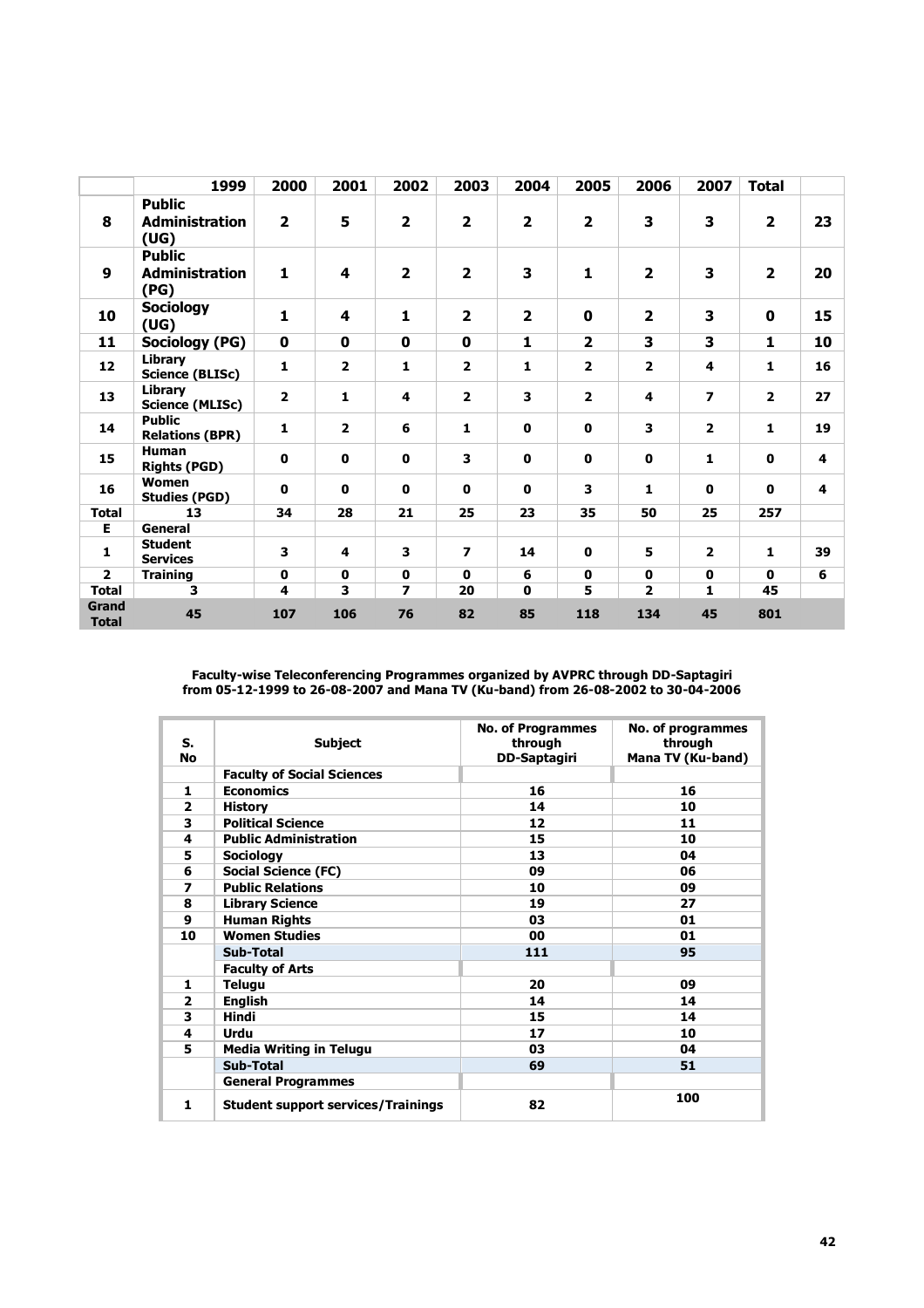| S.<br><b>No</b> | <b>Subject</b>                       | <b>No. of Programmes</b><br>through<br>DD-Saptagiri | No. of programmes<br>through<br>Mana TV (Ku-band) |
|-----------------|--------------------------------------|-----------------------------------------------------|---------------------------------------------------|
|                 | <b>Faculty of Sciences</b>           |                                                     |                                                   |
| 1               | <b>Chemistry</b>                     | 13                                                  | 15                                                |
| $\mathbf{z}$    | <b>Physics</b>                       | 10                                                  | 13                                                |
| 3               | <b>Botany</b>                        | 09                                                  | 14                                                |
| 4               | Zoology                              | 13                                                  | 13                                                |
| 5               | <b>Mathematics</b>                   | 07                                                  | 16                                                |
| 6               | Geology                              | 07                                                  | 10                                                |
| 7               | <b>Science &amp; Technology (FC)</b> | 13                                                  | 08                                                |
| 8               | <b>General Sciences</b>              | 02                                                  | 00                                                |
| 9               | <b>Information Technology (FC)</b>   | 01                                                  | 00                                                |
| 10              | <b>Certificate in Computers</b>      | 01                                                  | 00                                                |
|                 | Sub-Total                            | 76                                                  | 89                                                |
|                 | <b>Faculty of Commerce</b>           |                                                     |                                                   |
| 1.              | <b>Commerce</b>                      | 32                                                  | 33                                                |
| $\overline{2}$  | Management                           | 29                                                  | 38                                                |
| 3               | <b>Hotel Management</b>              | 02                                                  | 00                                                |
|                 | <b>Sub-Total</b>                     | 63                                                  | 71                                                |
| Grand<br>Total  | 325                                  | 406                                                 |                                                   |

# **USE OF TECHNOLOGY BY BRAOU**

# **1. Radio Lessons**

| <b>Station</b> | <b>Timings (Spot)</b> | <b>Schedules (Slot)</b>   |
|----------------|-----------------------|---------------------------|
| Hyderabad B    | $07.15$ am - 07.45 am | Monday, Wednesday, Friday |
| Hyderabad B    | 10.30 pm $-$ 11.00 pm | Monday, Thursday, Friday  |

# **2. Radio Phone-in-Programmes**

| <b>Station</b> | <b>Timings (Spot)</b>               | Schedules (Slot)             |
|----------------|-------------------------------------|------------------------------|
| Hyderabad      | $4.00 \text{ pm} - 5.00 \text{ pm}$ | Every 4 <sup>th</sup> Sundav |

# **3. Tele lessons**

| <b>Channel</b>             | <b>Time</b>            | <b>Programme/Transmission</b>                          |
|----------------------------|------------------------|--------------------------------------------------------|
| DD Saptagiri               | $05.30$ am $-06.00$ am | Monday, Tuesday, Wednesday,<br>Thursday, Friday        |
| <b>MANA TV</b>             | 09.30 am $-$ 10.30 am  | Monday, Tuesday, Wednesday,<br><b>Thursday, Friday</b> |
| <b>MANA TV</b><br>(Repeat) | 04.00 pm $-$ 05.00 pm  | Monday, Tuesday, Wednesday,<br>Thursday, Friday        |

# **4. Teleconferences**

| <b>Channel</b>      | Time                   | <b>Programme/Transmission</b> |
|---------------------|------------------------|-------------------------------|
| <b>DD Saptagiri</b> | 02.00 pm $-03.00$ pm   | <b>Every Sunday</b>           |
| <b>MANA TV</b>      | $10.00$ am $-11.00$ am | <b>Every Sunday</b>           |
|                     | 11.15 am $-$ 12.15 pm  |                               |
|                     | 12.30 pm $-$ 01.30 pm  |                               |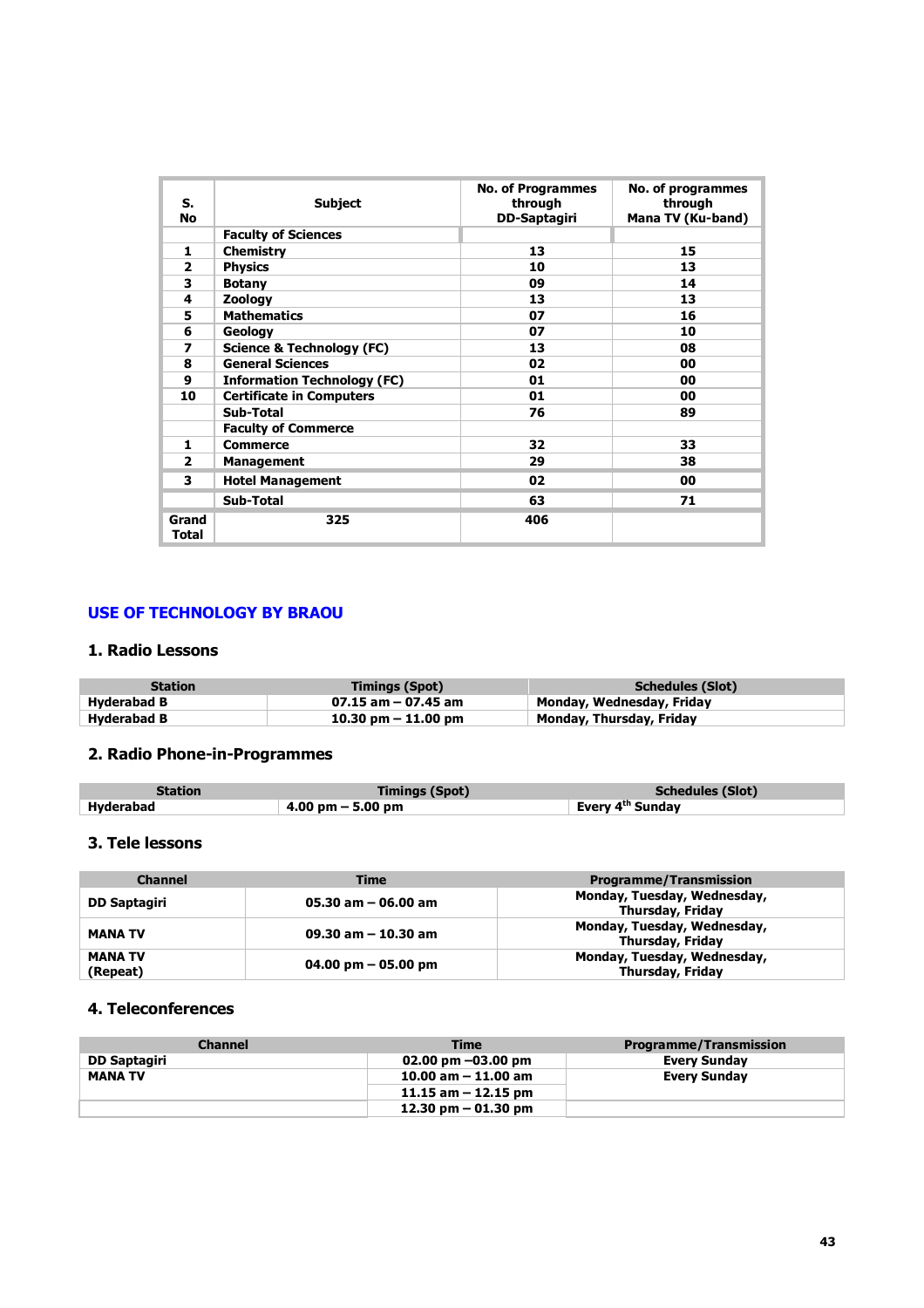### **WHY THIS STUDY?**

**The survey of literature on the role of technology in BRAOU reveals that comprehensive and indepth research has not yet been conducted. This survey highlights the wide gap in the research literature on the role of technology in BRAOU. Institutional research is totally absent on the subject.** 

**Many of the technologies used in BRAOU are not studied by internal faculty members, Audio Visual Production and Research Centre staff or by others with the support from the promotional organizations in distance education such as DEC, COL, AAOU, UGC, etc. An attempt is made by the authors to study the role of technologies in BRAOU with particular reference to radio lessons, radio phone-in-programmes, audio programmes on cassettes, tele-lessons, teleconference and video programmes on cassettes. How these technologies are managed for distance teaching and learning is the main thrust of the study. This study aims at partly filling the gap in research literature on the role of multiple media/technologies in BRAOU, existing over 25 years.**

# **OBJECTIVES**

**The general objects these research studies are:**

- **to identify the information and communication technologies used in open distance education system in general and in BRAOU in particular,**
- **to find out the process of planning and management of the technologies for distance teaching of BRAOU,**
- **to assess the impact of the technologies on the distance learning of BRAOU students, and**
- **to make suggestions, on the basis of the study, for effective and efficient management of technology in BRAOU.**

**The specific objectives are:**

- **to identify the technologies utilized for instruction and administration purposes of BRAOU,**
- **to highlight the merits and demerits of different technologies in distance teaching and learning processes,**
- **to study the process of planning, designing and production of audio and video technologies in BRAOU.**
- **to study the pattern of use of technologies by learners of BRAOU,**
- **to study the experiences, opinions and perceptions of academic staff, student support providers and academic counselors of BRAOU on the production and use of different communication technologies by students of BRAOU,**
- **to examine the organizational requirements for proposed effective operation of the educational media production and for meaningful use of educational media by students of BRAOU,**
- **to describe the bases for the selection of media and for the combination of media in BRAOU,**
- **to offer suggestions on the basis of the findings of the study, for effective and efficient use of educational communication technologies or media for distance teaching and learning of BRAOU**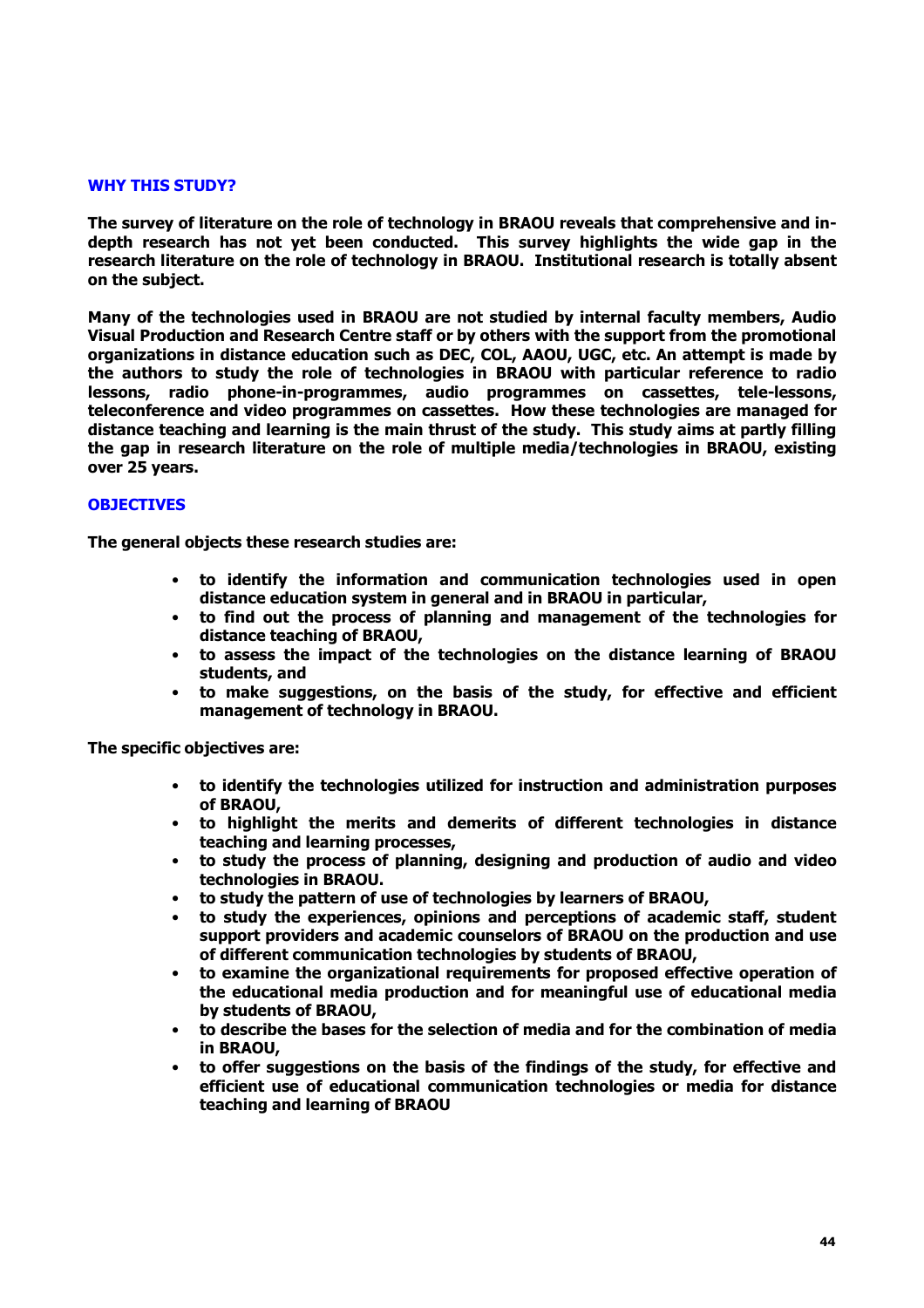#### **RESEARCH METHODOLOGY**

**This study adopted descriptive method of research, which is widely used in educational research.** 

**This method helps to explain the phenomena in terms of conditions that exist, opinions that are held by students and teachers, processes that are in operation, effects that are evident and trends that are developing.** 

**Through descriptive survey, experiences, opinions, perceptions and suggestions for the improvement of the use of technologies are obtained from Students, Academic Staff, Academic Counselors and Study Center Heads. The student sample covered 184 postgraduate students, 510 undergraduate students, 33 Academic Staff, 110 Academic Counselors and 52 Study Centre Heads as shown below. Different structured questionnaires, partly open and partly closed, are used for the all the four categories of respondents.** 

| <b>Region</b>           | No. of Study<br><b>Centres</b> | No. of<br><b>Students</b> | <b>No of Academic</b><br><b>Counsellors</b> | <b>No. of Study</b><br><b>Centre Heads</b> | No. of Academic<br>Staff |
|-------------------------|--------------------------------|---------------------------|---------------------------------------------|--------------------------------------------|--------------------------|
| I Twin Cities           | 6                              | 260                       | 36                                          |                                            |                          |
| II Telangana            | 4                              | 133                       | 24                                          |                                            |                          |
| III Rayalseema          | 4                              | 158                       | 24                                          |                                            |                          |
| <b>IV Costal Andhra</b> | 4                              | 143                       | 26                                          |                                            |                          |
| <b>Total</b>            | 18                             | 694                       | 110                                         | 52                                         | 33                       |

#### **Sample Size**

#### **SUMMARY OF SURVEY RESULTS**

**Experiences, opinions and perceptions of 510 undergraduates students, 184 postgraduates, 110 academic counselors and 52 study center Heads are collected through separate questioners. Here important results of survey are briefly summarized. This summary serves as an index to the significant survey results.** 

#### **Students' Perception of Differences between Regular Face-to-Face Study and Distance Study**

**Majority of students do not take interest to clearly understand the difference between conventional and distance modes of study. Only a small number of students could perceive the role of non-print communication technologies in distance education and their absence in regular full time face-to-face campus based education. 18% of UG student respondents and 29 % of PG student respondents stated 'non-print technology such as radio lessons, television lessons, audio and video cassettes are provided to distance students' as the difference between regular and distance education. One major difference identified by almost all the student respondents is the 'non-requirement of attendance at class rooms'.**

#### **Students' Satisfaction with the Printed Course Materials Supplied by the University**

**Students are by and large are happy with the printed course materials supplied to them by the University. For half of PG students and two thirds of UG students, printed course materials are self-instructional. For one third of PG students and a small number of UG students, the printed materials are not self-instructional form. Several features of non-self instructional nature of print materials are mentioned by those who said that printed materials are not selfinstructional.**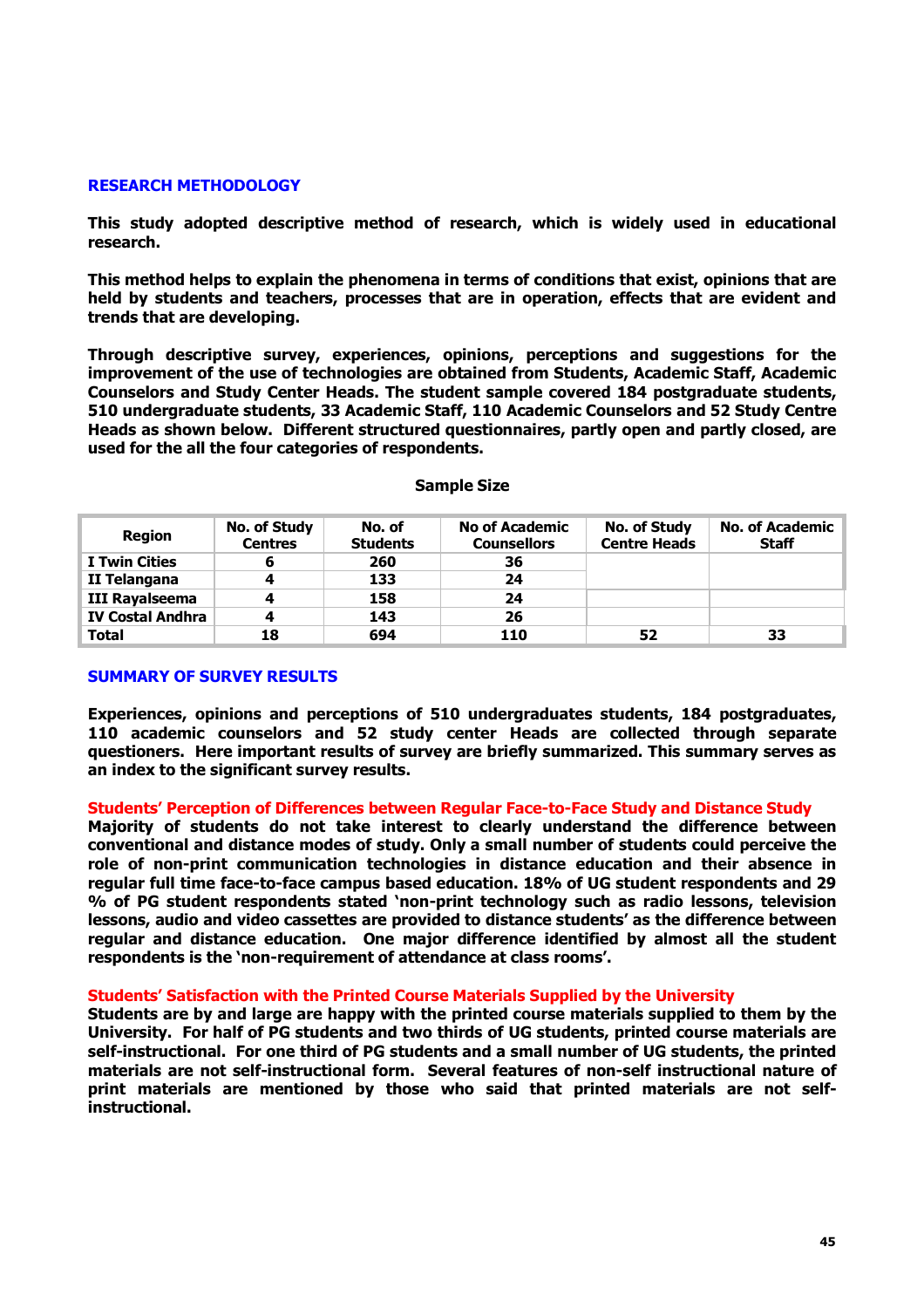# **Non-Utilization of Non-Print technologies by Students**

**Bulk of students used only print technology. 451 students of 510 sampled UG students, and 165 students out of 184 PG students used print technology in their learning. Surprisingly, no student uses any non-print technology in the study.** 

**Reasons for non-utilization of non-print media stated by students, academic staff, academic counselors and study center Heads are mostly the same.** 

**The main reasons include:**

- **Self-sufficiency of print materials in studies. Contents of radio and television programmes are already in the printed materials.**
- **Non-compulsory nature of electronic media in studies.**
- **Exclusion of radio and television programmes for examination purpose**
- **Lack of electronic educational media habit among students.**
- **Limited coverage of course topics in radio and television programmes.**
- **lack of advance information on media programmes to students.**
- **Disinterest of academic counselors, study center Heads in motivating students towards the use of electronic media.**
- **Lack of equipment and facilities at study centers for radio and television programmes**
- **Regular college and university students do not use radio and television programmes.**

#### **Non use of Handbooks for Academic Counsellors and Managers of Study Centers**

**Handbooks for Academic Counsellors and Managers of study centres are not followed by most of the academic counsellors and study centre Heads.**

#### **Students' Limited Awareness of Media Programmes**

**Awareness of radio broadcasts telecasts, radio phone-in-programmes, teleconferences among students is very limited. Most of the students are not aware of the multiple media based instructional system of the University.** 

**The limited number students who are aware of media programmed do not use them due to;**

- **lack of time,**
- **non-availability of programme schedules,**
- **self-sufficiency of printed materials,**
- **non-availability electronic gadgets, and**
- **non-suitability of programme timings.**

#### **Limited Impact of MANA TV**

**For viewing MANA TV programmes, special reception facilities are needed. Most of the study centres do not have such facilities. Thus, literally MANA TV programmes have impact on students. Moreover, MANA TV repeats programmes which are already telecast by Doordarshan.**

### **Non-Functioning of Certain AV Equipment Provided by Study Centers**

**In the early years of the University, audio and video cassettes and play equipment for them were provided. Later, they became defective and non cared for. No new equipment is substituted. Thus most of study centers are left with no equipment.**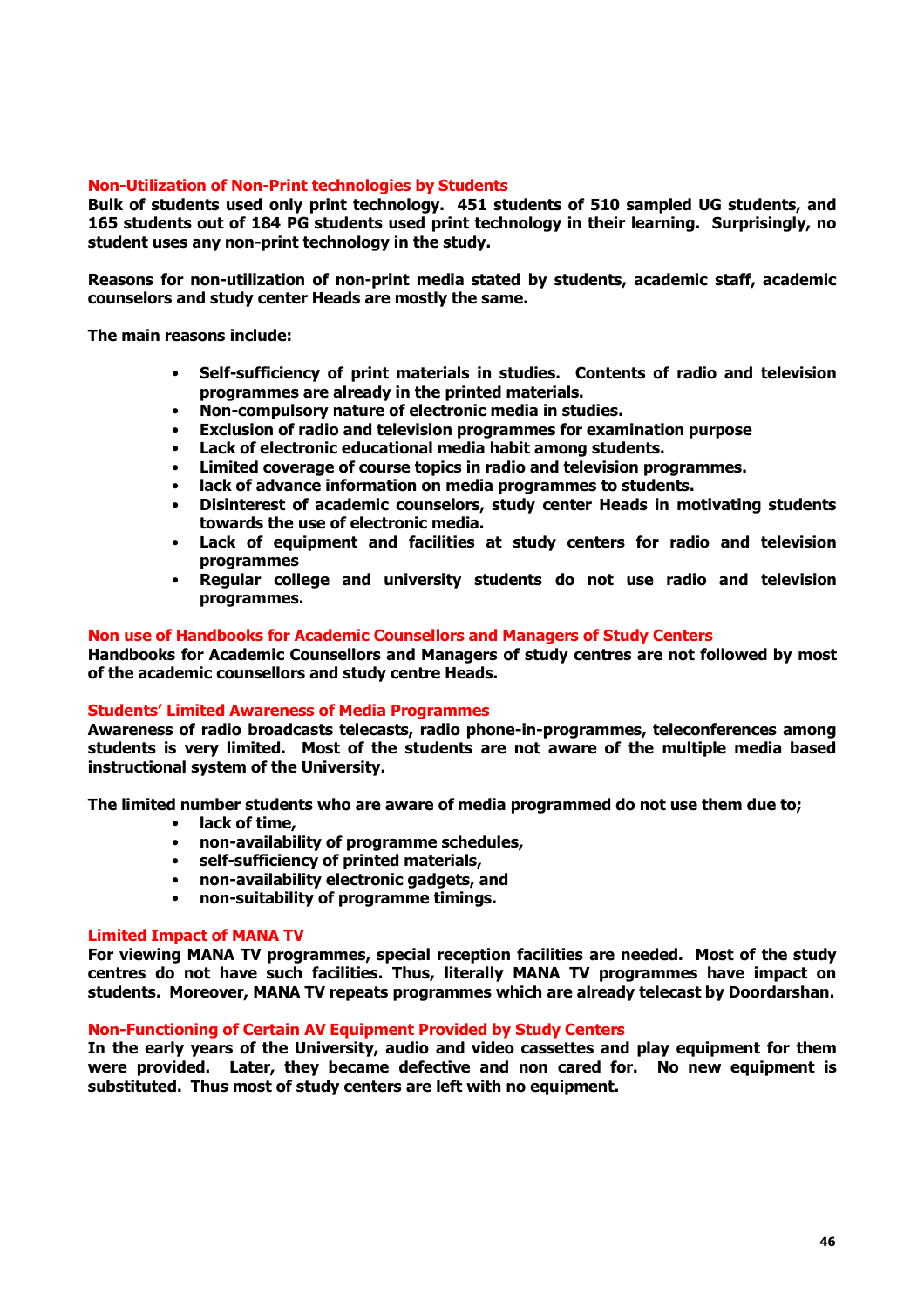#### **Formats of Television Programmes**

**Television programmes are mostly in lecture format, which are not of interest to students.**

#### **Absence of Scientific Bases for Decision Making on Media Components of Courses**

**There seems to be no scientific basis for selection of electronic media components of courses. No true course team approach is followed resulting in adhocism.**

#### **Limited Manpower of AVPRC**

**AVPRC has limited manpower (Production Staff) and do not go for outdoor shooting.**

#### **Lack of Interaction between Academic Staff and Production Staff of the University**

**Continuous and meaningful interaction between academic staff and production staff is lacking. Academics go by their own ideas and do not appreciate the well-established principles of media production.**

#### **No Feedback from Students on Their Media Use**

**No feedback on the quality and use of electronic media is obtained from students. Feedback helps in setting things right.**

## **Lack of Training on Course Preparation**

**Academic staff who design non-print media mostly lack training in the role of technology in distance teaching.**

#### **Not Enough Financial Resources for AVPRC**

**Besides limited human resources, a limited financial resource for AVPRC tells on the quantity and quality of media production. Efforts are not made increase the financial resources of AVPRC.**

#### **Lack of Equipment and Facilities at Study Centers for Radio and Television Programmes**

**The survey revealed the absence of appropriate equipment and facilities in most of the study centers. Experiences and opinions of students, academic counsellors and study center Heads on this aspect are mostly similar.**

#### **Suggestions for Effective and Efficient Use of Technology.**

**Suggestions from students, academic staff, academic counsellors and study center Heads, for effective and efficient management of technology in the University include:**

- **Induction meetings for new students at study centers on the multiple media based teaching-learning of the Open University.**
- **Highlighting the usefulness of media programmes for students by academic counsellors and study center staff.**
- **Transforming all radio and television programmes into cassettes/tapes/discs and placing them at major study centers.**
- **Providing the necessary equipment and facilities at most of the study centers for radio and television programmes.**
- **Proper training for academic counsellors, on integrating counseling sessions with electronic media contents.**
- **Special sessions at study centers on Sundays and other days for recorded radio and television programmes.**
- **Getting feedback from students and counselors and evaluating it for bettering the system.**
- **Making available IGNOU and other Open Universities' media products at major study centers for the use of study by students**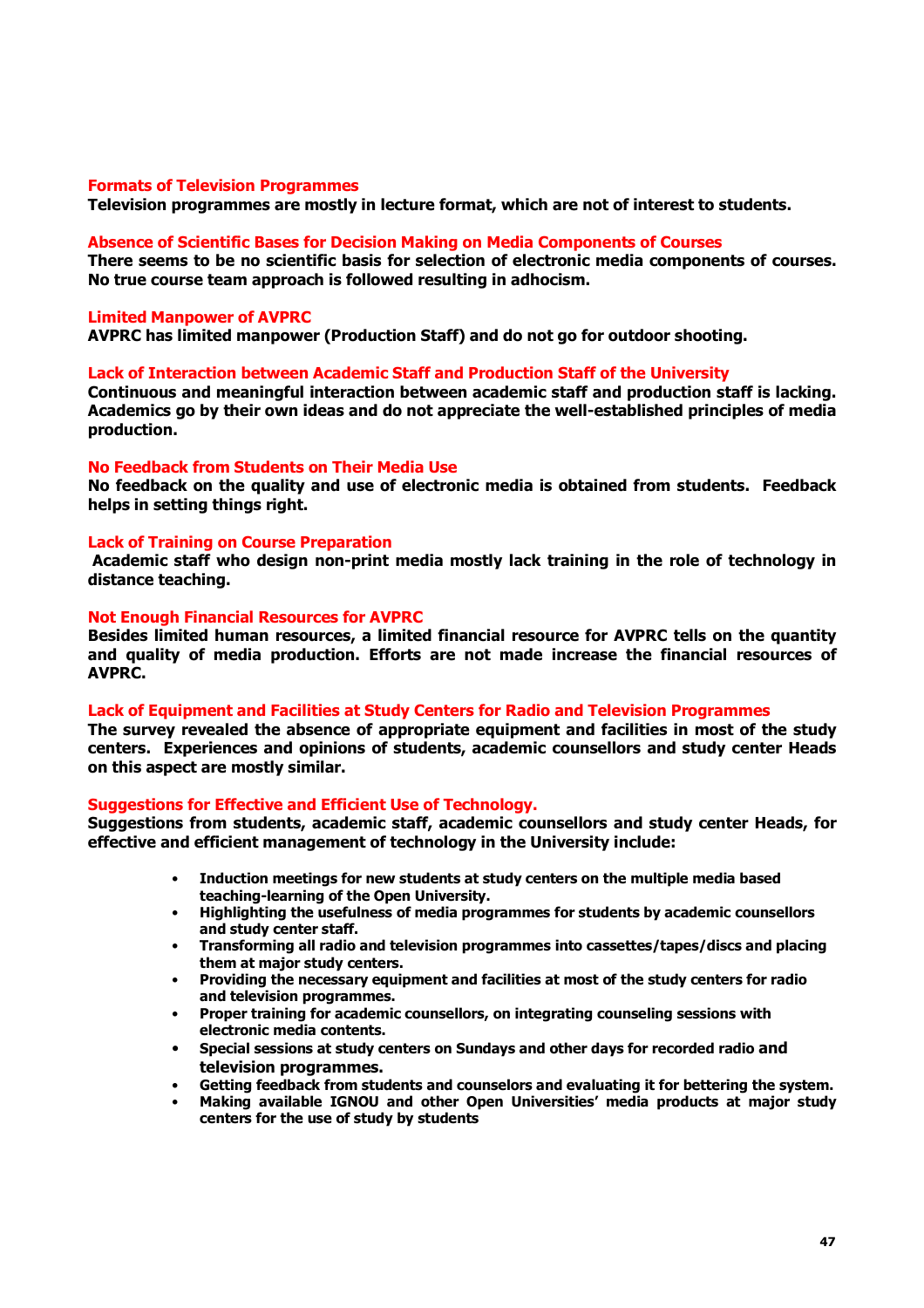# **NON-UTILIZATION OF ELECTRONIC MEDIA IN BRAOU**

**On the issue of non-utilization of electronic media by students experiences and opinions are collected from a sample of students, academic staff members, academic counsellors and study center Heads. Students gave 10 reasons, academic staff members gave 14 reasons and academic counsellors gave 7 reasons. Study center Heads gave reasons similar to those of counsellors.** 

**The significant common reasons indicated by all the four categories are the following:**

- **Printed course materials supplied by the University are self-sufficient and selfdirecting for student study.**
- **Contents of electronic media programmes are already in the printed course materials.**
- **Electronic media programmes are not made compulsory for students by the University. Examinations do not include questions on media programmes.**
- **Media programmes cover very few aspects of very few course subjects.**
- **Student's regular colleges and Universities do not use electronic media. Then why for distance students?**
- **Media programme schedules are not available in advance to students.**
- **Counseling sessions are held at study centers on Sundays. Some media programmes are also on Sundays. Due to the clash, students cannot use media programmes.**
- **Most of the academic counselors and study center Heads do not take interest in motivating students towards the use of non-print media**
- **Many 1st year UG students develop drop out tendency and are not bothered about print and non-print media.**
- **Broadcast/telecast timings are not suitable to students.**
- **Most of the study centers do not have proper equipment and facilities for presentation of audio and video programmes on cassettes.**
- **MANA TV reception facilities are very limited in view of their technical nonavailability.**
- **Most of the students do not have educational media habit.**
- **Most of the non-print media programmes are simple lectures and lack visuals and hence do not create appeal.**
- **All radio and television broadcasts are not available at study centers on cassettes and tapes. Hence, even a small number of interested students cannot have access to media programmes.**

**The University should seriously consider the responses of the students, counselors, and study center Heads and academics of the University. The University should take critical view of the experiences, opinions and perceptions of all the players in the field.**

## **SUGGESTIONS FOR EFFECTIVE AND EFFICIENT USE OF TECHNOLOGY**

**While assessing the role of technology in its academic and administration operations, the University should consider the various suggestions made by academic staff, academic counselors' and study center Heads. Common suggestions of significance and relevance**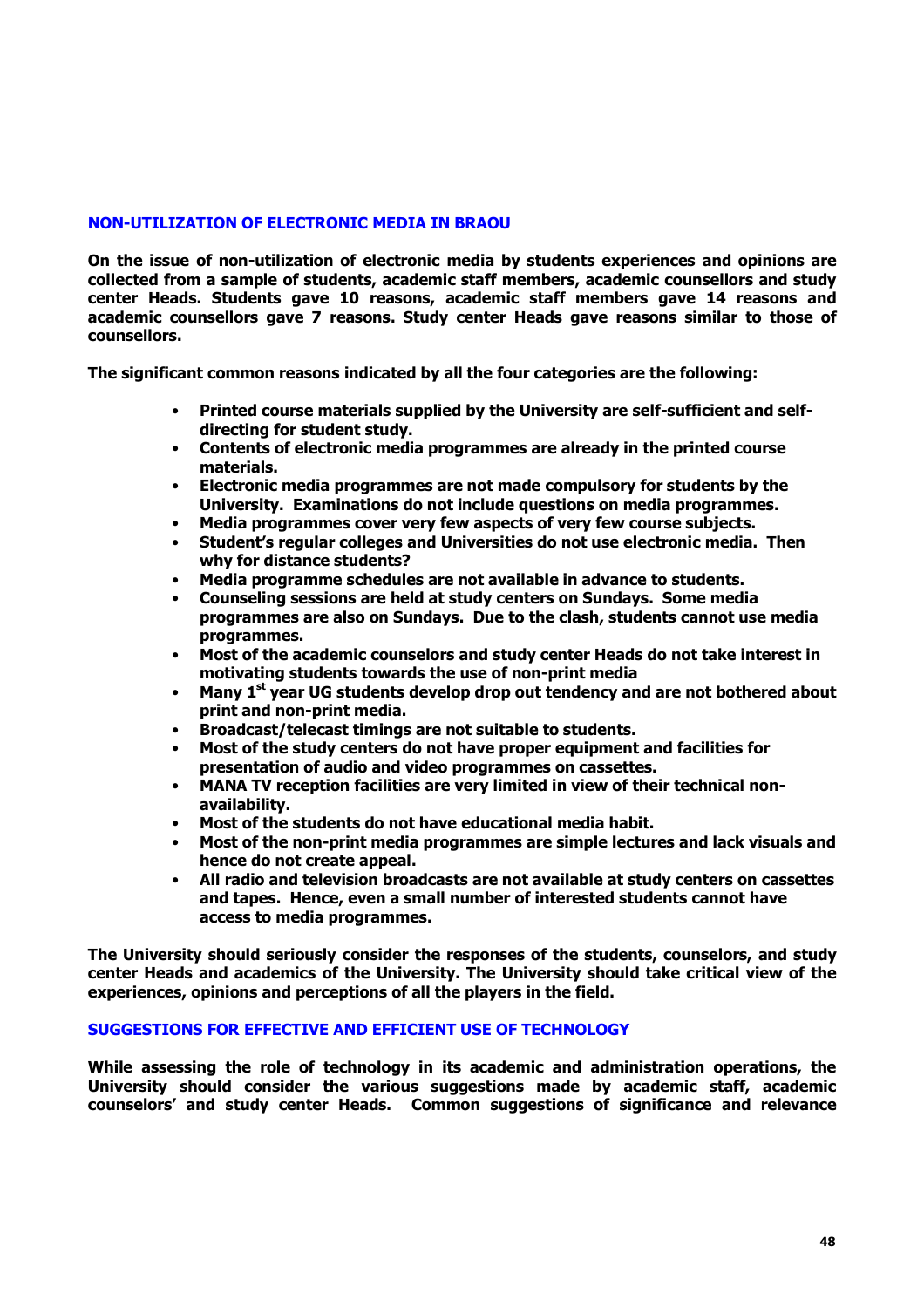**offered by the key managers of the University are following:**

- **Induction meetings for newly admitted students every year should be held at study centers for orienting students on the useful of technology for student learning**
- **Student Handbooks for all course should include advantages of print and nonprint technologies to students in their learning**
- **Academic counselors and study center Heads should motivate the students towards the use of non-print electronic media programmes**
- **All radio broadcasts and television broadcasts of the University should be put on cassettes/tapes/CDs/DVDs, and be made available to students at study centers**
- **Maximum number of study center should be equipped with the gadgets and services necessary for presentation of electronic media programmes. In view of the increasing role of technology in distance education, the following equipment needed to be placed at maximum number of study centers of the University:**

- **On Sundays and other days, study center should conduct additional sessions only for presentation of audio and video programmes**
- **Media production facilities at the University headquarters should increase in terms of technical personnel and modern equipment**
- **Interactive between academics, production staff, student support planners should be more and continuous**
- **Rational decision making on media components of courses should occur.**
- **Coordination between AIR, Doordarshan and University on the role of media should occur.**
- **Training in media planning and production for academics, production staff should be periodically organized with the help of EMPC, AIR, Doordarshan, MANA TV**
- **University should appoint a high level technical committee with media specialists and representatives of Akashvani and Doordarshan to study the University's management of multiple media based distance education system and be benefited by its suggestions.**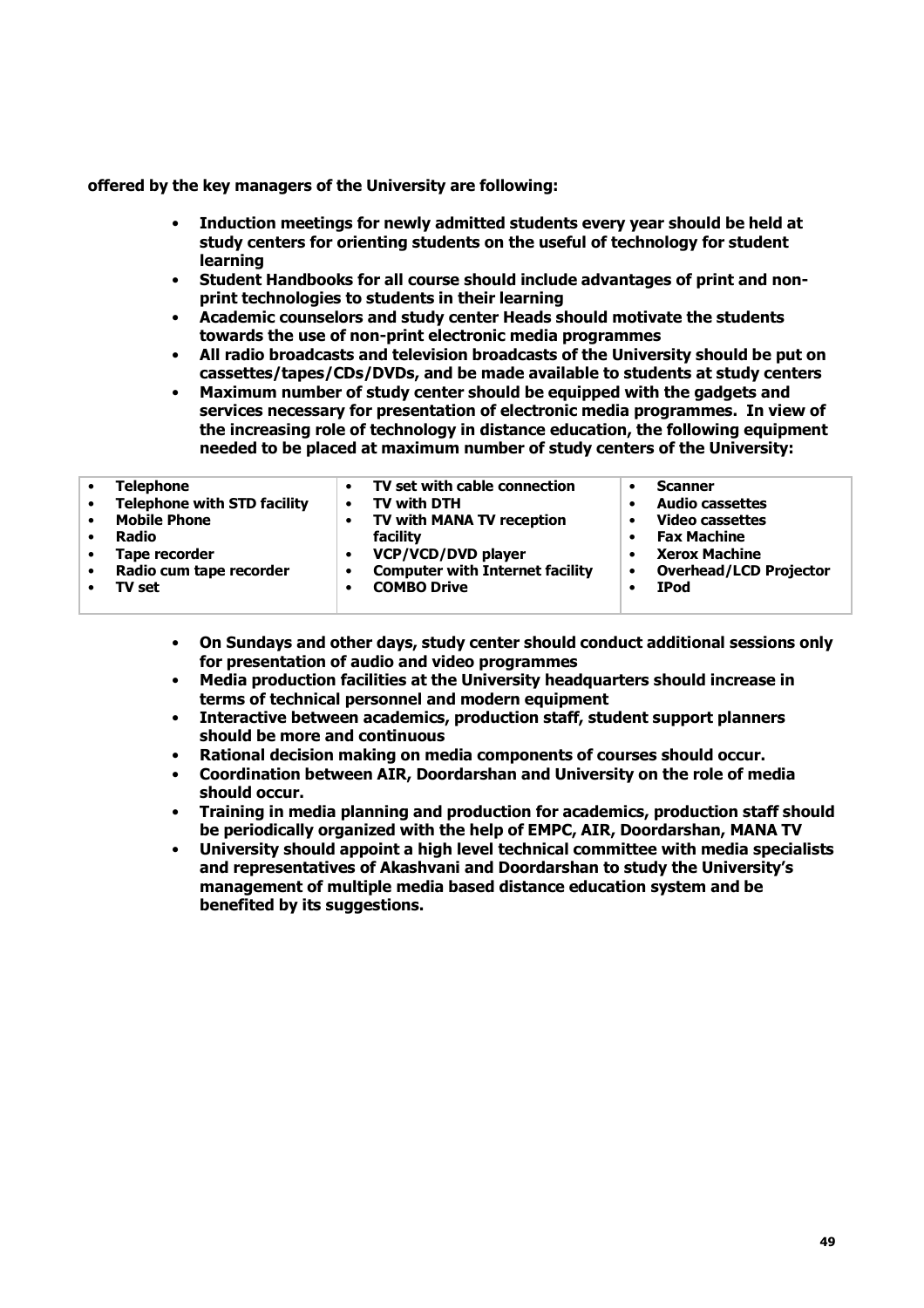## **BIODATA and CONTACT ADDRESSES of the AUTHORS**



**Dr. P. SATYANARAYANA was a consultant to Educational Consultants India Limited for IGNOU Project. After the establishment of IGNOU he was with it as Joint Director and later as Regional Director. His works include Distance** *Education: Different Dimensions, Open and Distance Education Research, Indian Open University System,* **etc. He participated in several national and international workshops and seminars conducted by UGC, ICDE, AAOU, UNESCO etc.,** 

**Dr. P. SATYANARAYANA Former Regional Director Indira Gandhi National Open University C-10/1, Kakatiya Nagar, Habsiguda, Hyderabad 500 007, INDIA Email: satyanarayana1938@rediffmail.com**



**Emmanuel DK MEDURI, Ph.D is a Professor of Management at Teegala Krishna Reddy Engineering College, Hyderabad. He represents Global Universities in Distance Education, Rome in India. He specialized in management of ICT in distance education. He presented papers at national and international conferences organized by FACCI, AIMA, IDEA, AIOU, and ICDE. He also worked as Consultant to Prof. G. Ram Reddy Research Academy in Distance Education, Dr. B.R. Ambedkar Open University. His** 

**works include** *E-Learning Wave in India, Technology Mediated Distance Education.*

**Dr. Emmanuel DK MEDURİ, Ph.D. Prof. of Mgt., Dept. of MBA Teegala Krishna Reddy Engineering College Medbowli, Meerpet, Hyderabad 500 097 INDIA Mobile: 91 33 29 29 91 Email: emanphd@gmail.com**

#### **REFERENCES**

**Bansal, K and Chaudhary, S. S. (1999). Interactive Audio for Supporting Distance Education: An Evaluation Study. Indian Journal of Open Learning, 8 (1).**

**Bates, A. W. (2005). Technology, E-Learning and Distance Education. London: Routledge.**

**Chaudhary, S. V. S and Panda, S (2005). Educational Television and Teleconferencing. In Reddi, U.V., and Mishra, S. (Eds), Educational Media in Asia: Perspectives on Distance Education. Vencour : COL.**

**Mishra, S. (2005). Audio, Radio and Interactive Radio. In Reddi, V.U., and Mishra, S. (Eds), Educational Media in Asia : Perspectives on Distance Education. Vencouver : COL.**

**Prasad, V and Venkaiah V. (2005). India's First Open University: Experience of Two Decades. Hyderabad: GRADE, BRAOU.**